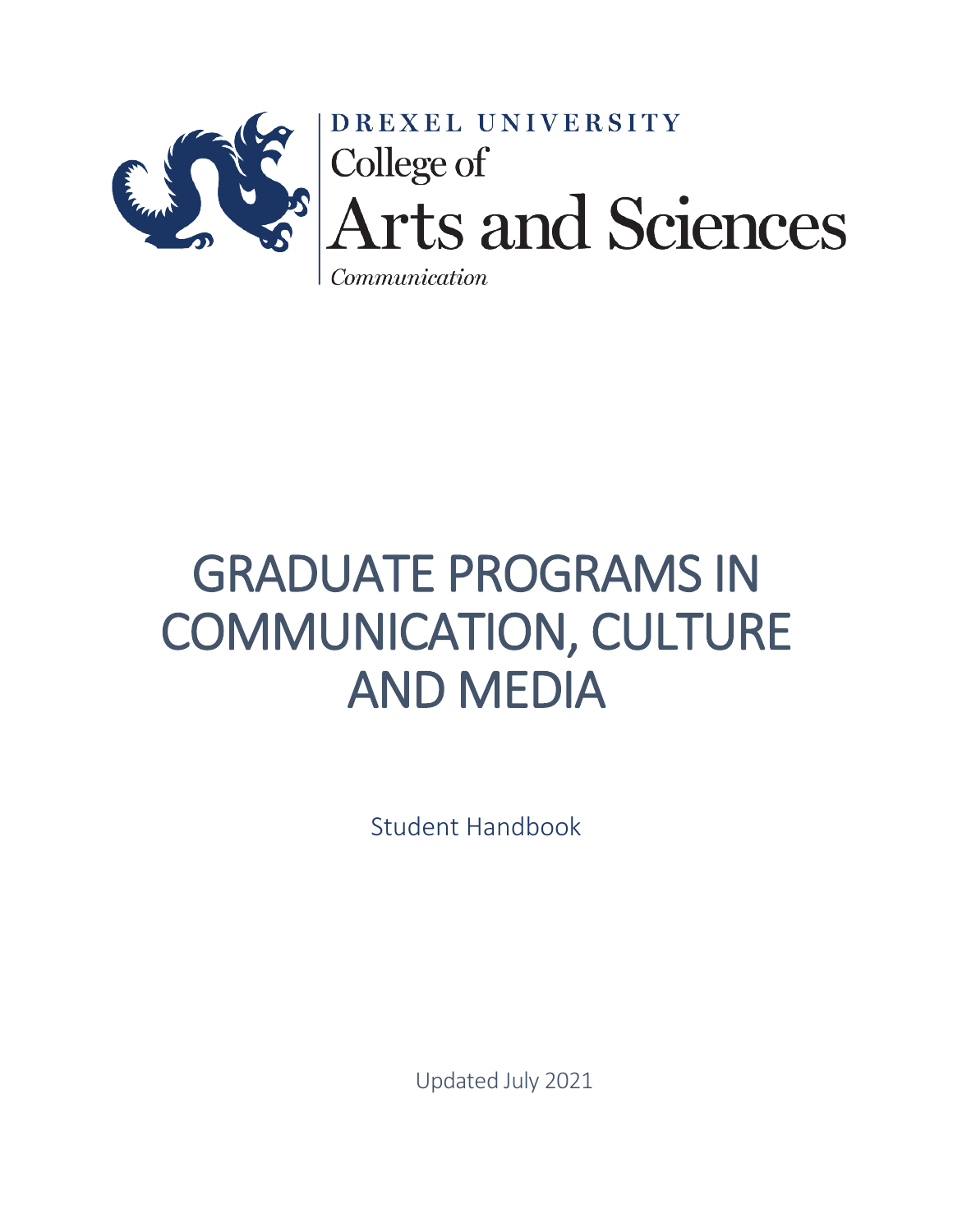# Contents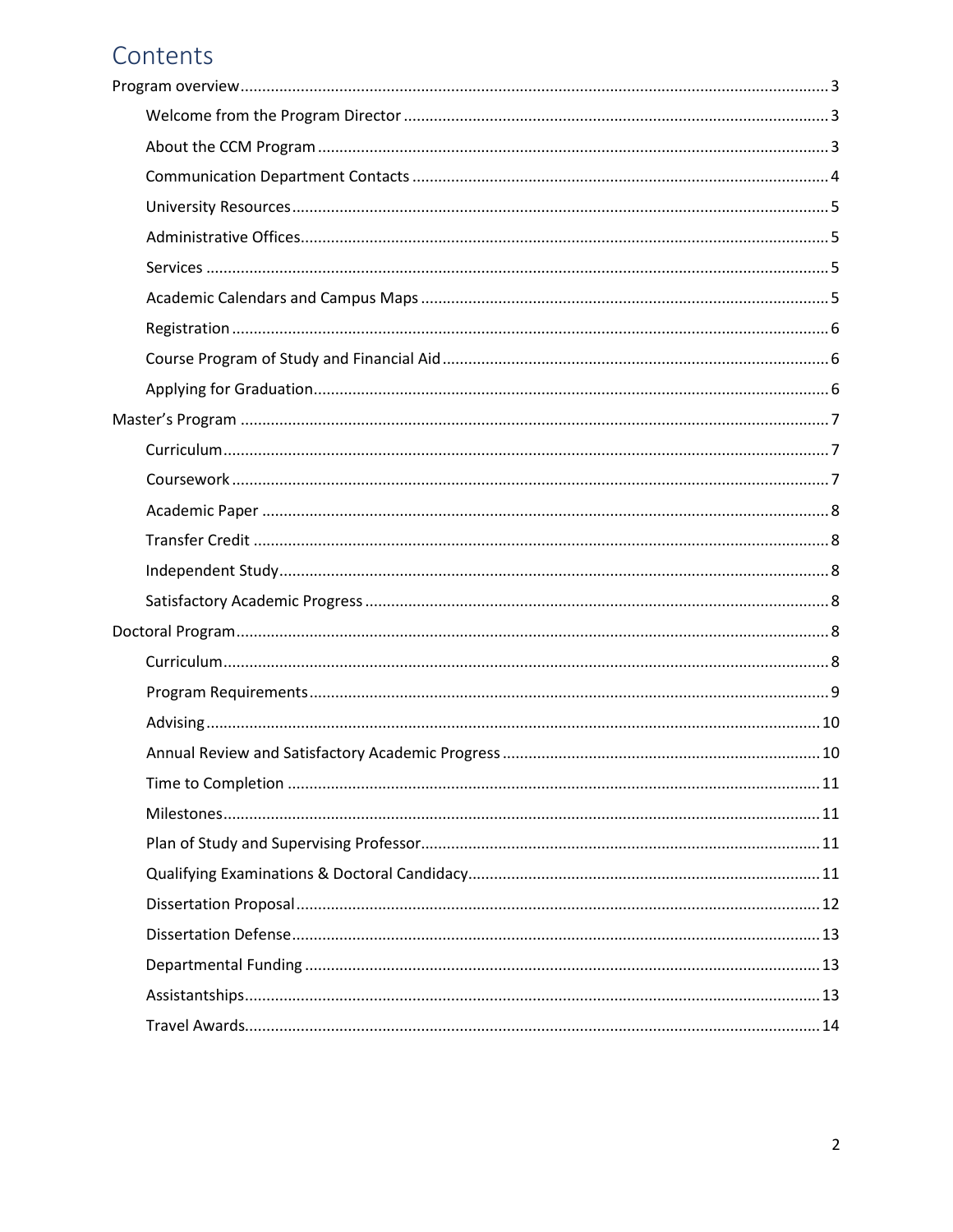# <span id="page-2-0"></span>Program overview

## <span id="page-2-1"></span>Welcome from the Program Director

Dear CCM Students,

I am delighted to welcome you to the MS and PhD programs in Communication, Culture and Media at Drexel University. This promises to be an exciting year of educational opportunities and experiences designed to provide you with knowledge, skills, and tools to become an exemplary researcher.

You are here because each of you possess great promise to make extraordinary contributions to the social sciences. All the CCM administrators and faculty pledge to give you the best educational experience. We anticipate that you will see yourselves as partners with us on this journey.

Do not hesitate to reach out to your CCM faculty for any questions or concerns.

You have our best wishes for a productive and successful year.

Sincerely,

#### Ernest A. Hakanen, Ph.D.

Professor of Communication, Culture and Media Director of CCM Department of Communication Drexel University Editor and Chief, *Explorations in Media Ecology: The Journal of the Media Ecology Association*

## <span id="page-2-2"></span>About the CCM Program

The mission of Drexel's graduate program in Communication, Culture and Media is to create new areas of interdisciplinary inquiry and to educate emerging scholars in pursuing bold, original, and socially meaningful research.

The Master's and the Doctorate programs are highly interdisciplinary, drawing from the fields of communication, sociology, anthropology, and linguistics. Graduate students examine these disciplines through multiple critical and empirical lenses, including Marxism; poststructuralism; phenomenology; feminism and queer theory; critical theory; narrative and other discourse analysis; and media representation.

The work of communication, culture and media faculty and students covers a wide range of topics. Some work on consumer culture and commodification, while others study health communication and political topics involving conflict and collective morality. A number work on projects affiliated with Drexel's Center for Mobilities Research and Policy. New media studies is a common critical focus in research.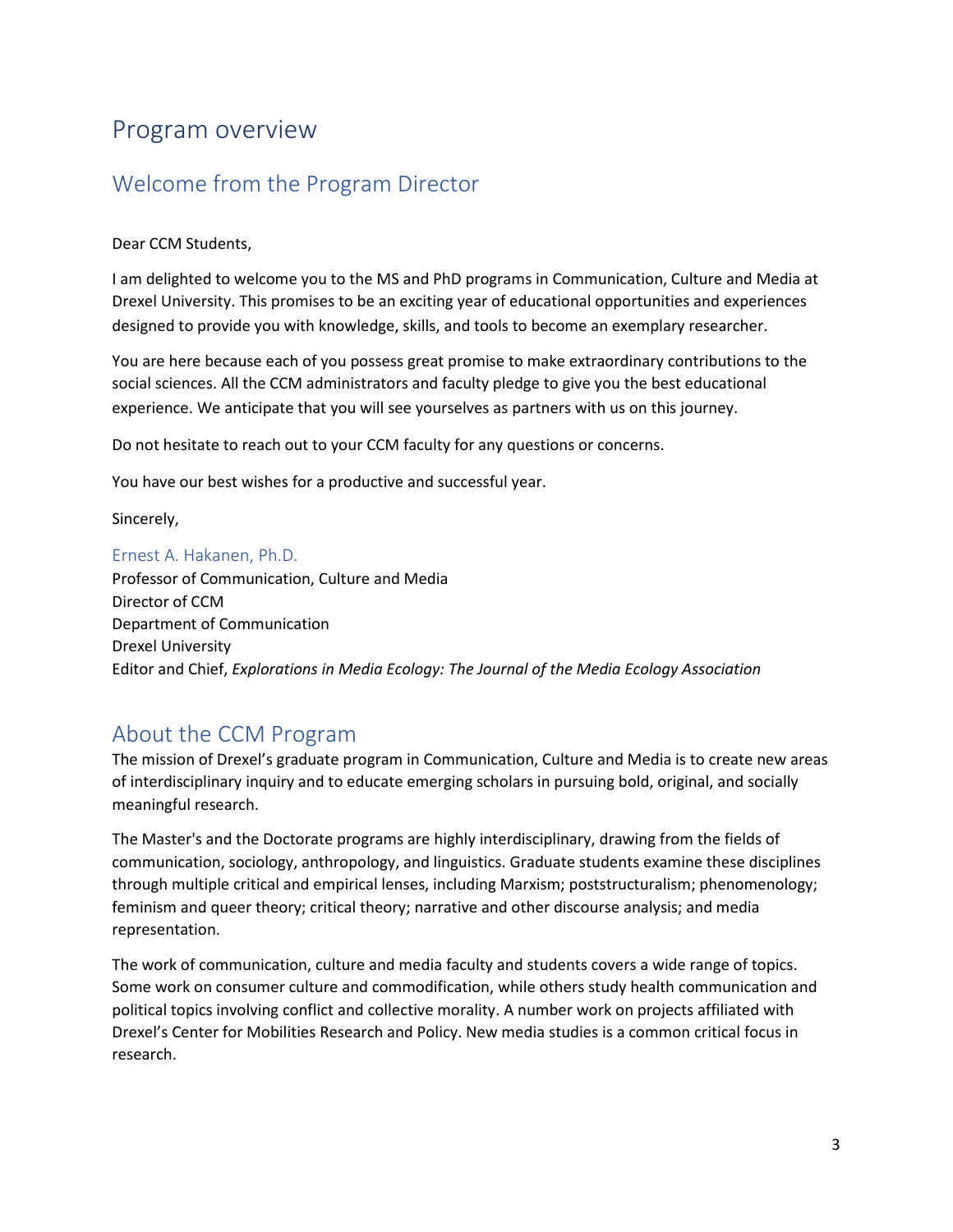In terms of research approaches, our communication graduate programs strongly favor mixed methodologies. While some faculty conduct content, network, and other statistical analyses, others are more qualitatively oriented, engaged in discourse analysis, in-depth interviews, and ethnography. Many of the faculty cross these methodological divides, equally sympathetic to all.

The PhD program in Communication, Culture and Media develops innovative scholar-teachers who know how to impart theories and studies on the interaction of social forces and communication. Our graduates are trained as committed researchers in quantitative and qualitative approaches to communication study. The program also encourages interdisciplinary approaches to the study of communication and media through faculty strengths in anthropology, communication, linguistics, and sociology.

The Master's of Science Program (MS) in Communication, Culture and Media is a great choice for academically oriented students who wish to learn the basics of research and theory in communication and media studies, possibly to test the waters for further study, or to explore a personal fascination with mass media, mediated communication, cultural studies, social change and media. The program also encourages interdisciplinary approaches to the study of communication and media through faculty strengths in anthropology, communication, linguistics, and sociology.

Drexel University is a quarter hour institution with four academic quarters per year, each quarter ten weeks in length, excluding registration and examinations. Each course carries three quarter-hour credits unless otherwise specified.

Unanticipated problems or unique situations may occur, and are resolved through mutual consultation between the student, the appropriate faculty member or advisor, and the Department of Communication faculty who ultimately make decisions guided by their collective and best professional judgment**.**

## <span id="page-3-0"></span>Communication Department Contacts

The Department is located at 3201 Arch Street, Suite 100. The phone number is 215-895-2456. Once you become a graduate student, your student I.D. should gain you access to the building. Student IDs are available at the Dragon Card office in the Creese Student Center at 33<sup>rd</sup> and Chestnut Streets.

#### Communication, Culture and Media Program

| Program Director            | Dr. Ernest Hakanen      | Room 149 | 215-895-5804 | eah22@drexel.edu |
|-----------------------------|-------------------------|----------|--------------|------------------|
| Program Coordinator         | Nicole Pearson          | Room 151 | 215-895-2524 | nmp39@drexel.edu |
| Department of Communication |                         |          |              |                  |
| Department Head             | Dr. Hilde Van den Bulck | Room 152 | 215-895-0245 | hdv26@drexel.edu |
| Department Administrator    | Sharon Wallace          | Room 150 | 215-895-2456 | skw@drexel.edu   |

#### CCM Faculty

A listing of all CCM Faculty members, along with their contact information, can be found at the online [Directory.](https://drexel.edu/coas/academics/graduate-programs/communication-culture-media/ccm-faculty/)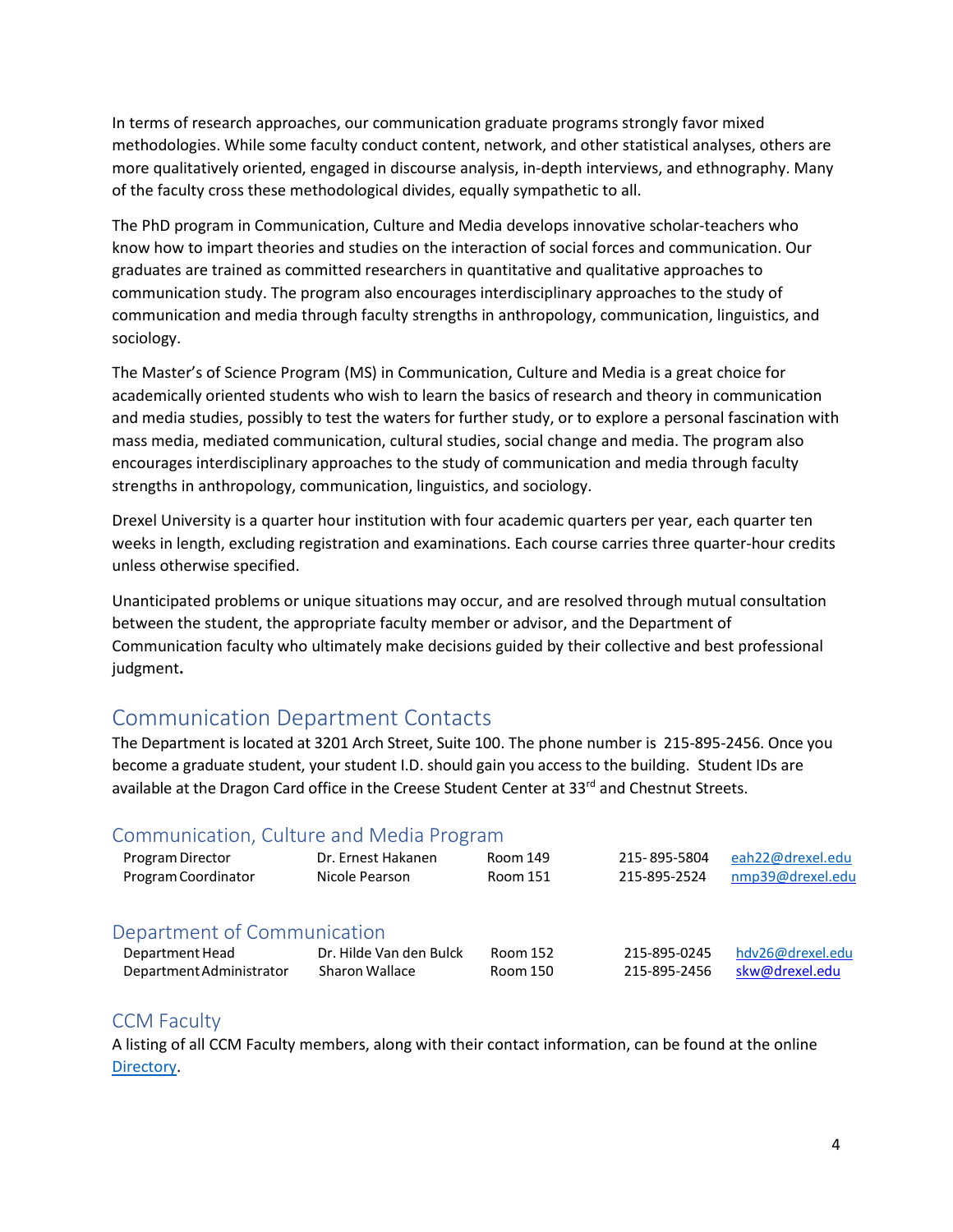## <span id="page-4-0"></span>University Resources

#### <span id="page-4-1"></span>Administrative Offices

| Bursar's/Cashier's Office | Main Building<br>1st floor              | 215-895-1600 | Tuition payment, signing Stafford<br>Loan checks, paychecks.                                  |
|---------------------------|-----------------------------------------|--------------|-----------------------------------------------------------------------------------------------|
| Financial Aid             | Main Building<br>Room 224               | 215-895-1081 | Questions regarding Financial Aid                                                             |
| Drexel Central            | Main Building<br>Room 106 or online     | 215-895-1600 | Information on registration,<br>financial aid, billing, academics,<br>transcripts, etc.       |
| Human Resources           | 3201 Arch Street<br>Suite 430           | 215-895-2850 | Work Study students should<br>complete and return forms for<br>payment.                       |
| Payroll                   | 3201 Arch Street<br>4th Floor           | 215-895-2885 | Paychecks for Work Study students                                                             |
| Student Receivables       | 3201 Arch Street 4th Floor 215-895-1445 |              | Billing problems; credit for financial<br>aid; employer- assisted tuition<br>deferred payment |

#### <span id="page-4-2"></span>Services

For information on:

- [Graduate College](https://drexel.edu/graduatecollege/)
- [Student Services](http://www.drexel.edu/guide/students/)
- [International Students and Scholars Services](https://drexel.edu/studentlife/get_involved/international_students_scholars/)
- [Counseling and Health Services](https://drexel.edu/studentlife/support_health_services/overview/)
- [Drexel Student Health Plan](https://drexel.edu/counselingandhealth/insurance-immunizations/health-insurance/)
- [Information Technology](http://drexel.edu/it/)
- [Drexel Central](http://www.drexel.edu/drexelcentral/)
- [Off-Campus Housing](https://drexel.edu/studentlife/get_involved/commuter-resources/off-campus-housing/)
- [Graduate On-Campus Housing](https://drexel.edu/campusservices/universityHousing/graduate-housing/)
- [Transportation](http://www.drexel.edu/facilities/transportation/busServiceSchedules/)
- [Drexel Libraries\\*](https://www.library.drexel.edu/)

\*Graduate students at Drexel can also borrow books from other libraries, including [the libraries of the](http://www.library.upenn.edu/)  [University of Pennsylvania.](http://www.library.upenn.edu/) Ask for a Reciprocal Borrowing Form from the reference desk at Hagerty Library. Take that form to a library at Penn, and you can get a courtesy card. Be sure to take your Drexel ID when you go to Penn's librarie[s.](http://www.library.upenn.edu/) The number for the Van Pelt Library, located at 34<sup>th</sup> and Walnut Streets, is 215-898-7555. Visit Drexel Libraries information on [borrowing from other libraries.](https://www.library.drexel.edu/services/borrow-other-libraries/)

#### <span id="page-4-3"></span>Academic Calendars and Campus Maps

- [Academic Calendars](http://drexel.edu/provost/calendars/academic-calendars/)
- [Events Calendar](http://www.drexel.edu/calendars)
- [Campus Directions and Map](http://drexel.edu/about/directions/)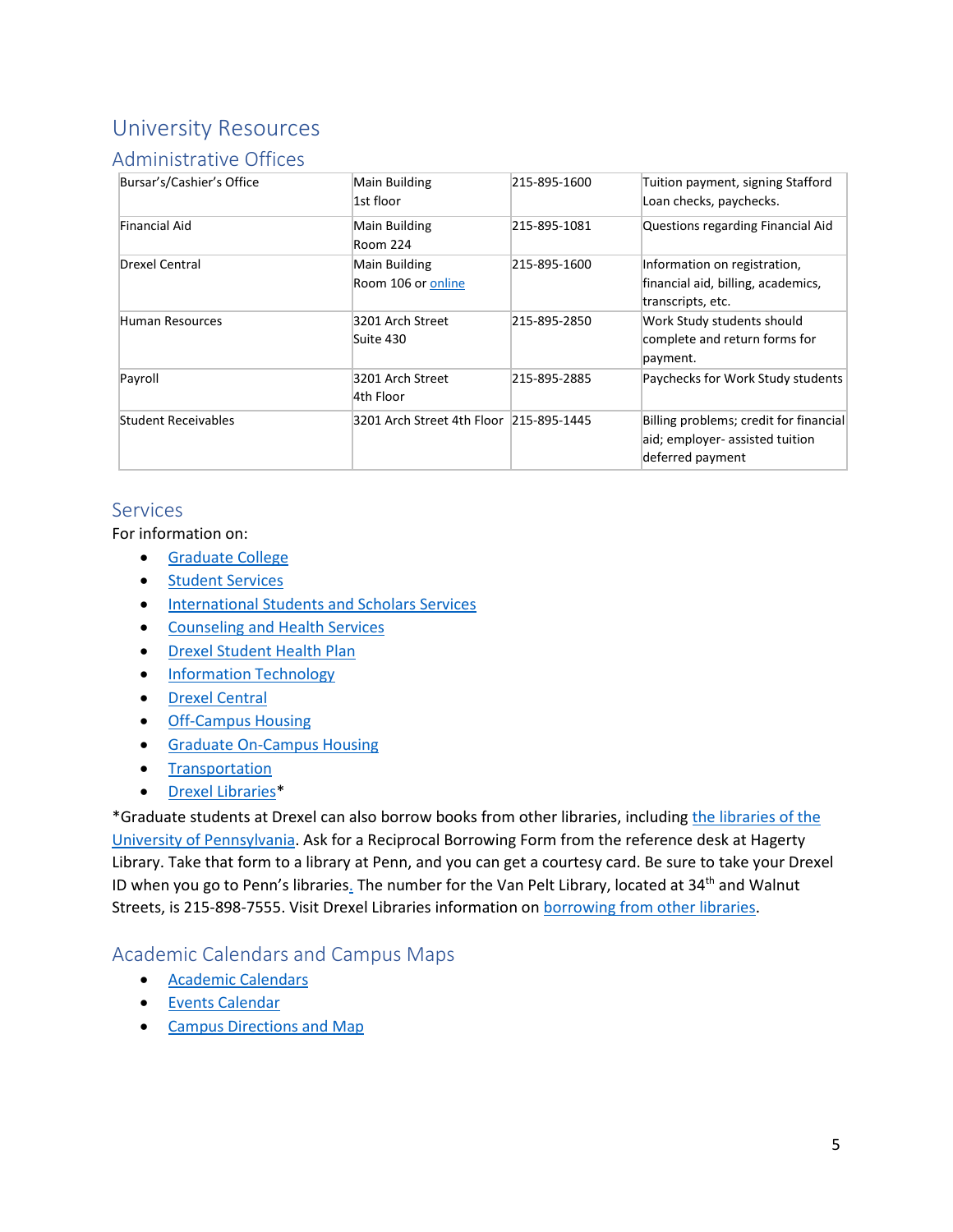## <span id="page-5-0"></span>Registration

Students register for classes online through the DrexelOne Portal. Students can look up courses each term in th[e Term Master Schedule](http://termmasterschedule.drexel.edu/webtms_du/app?page=Home&service=page) by clicking the desired quarter, college, and department.

Log on to th[e DrexelOne](http://one.drexel.edu/) with your e-mail ID and password. (Visi[t Drexel IT](http://www.drexel.edu/it) to find out how to activate your e-mail account.)

- 1. Click on the "Academics" tab
- 2. In the Registration Box, select "Register for Courses"
- 3. Select the term you are registering for
- 4. Enter the CRN\* number(s) of the course(s) you are trying to register for

\*A CRN is a course registration number. This number can be found in the Term Master Schedule by clicking "Review the Term Master Schedule" under the Academics tab in Drexel One.

On Drexel One, you can register for classes, check your grades, financial aid information, etc. Incoming graduate students can register for classes this way before they arrive at Drexel for their first term. Drexel Central will assign you a registration time ticket each term. Go to the [Registration page](http://drexel.edu/drexelcentral/courses/registration/registration_timetickets/) for more information on registration time tickets or contact the department office.

## <span id="page-5-1"></span>Course Program of Study and Financial Aid

To meet financial aid requirements for loans and loan deferrals, students must be enrolled at least halftime. At the graduate level, that is at least 4.5 credits per term. Only courses which apply to a specific academic program are eligible for most financial aid. Drexel uses a technology referred to as Course [Program of Study](https://drexel.edu/drexelcentral/registration/enrollment/course-plan-of-study/) (CPoS) to track registration and make sure aid is only applied to qualified courses.

Realistically, since most graduate courses are three credits each, this means students using financial aid to pay for their education or who have loans in deferral while enrolled will need to register for two courses/six credits each term to qualify. In particular, because a Drexel master's program requires 45 credits, this will leave MS students taking two courses per term with one final term when they only have three credits required to complete their degree. Adding an unnecessary course does not help because it will not apply to the degree and therefore is not eligible for aid. If you will be affected, please reach out to the program manager as soon as possible to potential mitigation strategies.

Questions about financial aid should be directed t[o Drexel Central.](https://drexel.edu/drexelcentral/)

## <span id="page-5-2"></span>Applying for Graduation

Students must apply for graduation. The application deadline is the Monday of Week 5 of the term in which they will graduate. The Graduate College [Graduation Requirements](https://drexel.edu/graduatecollege/news-events/graduation/) page has updated information on dates, deadlines and the application process. Drexel students need to be registered for at least one credit during the term in which they graduate.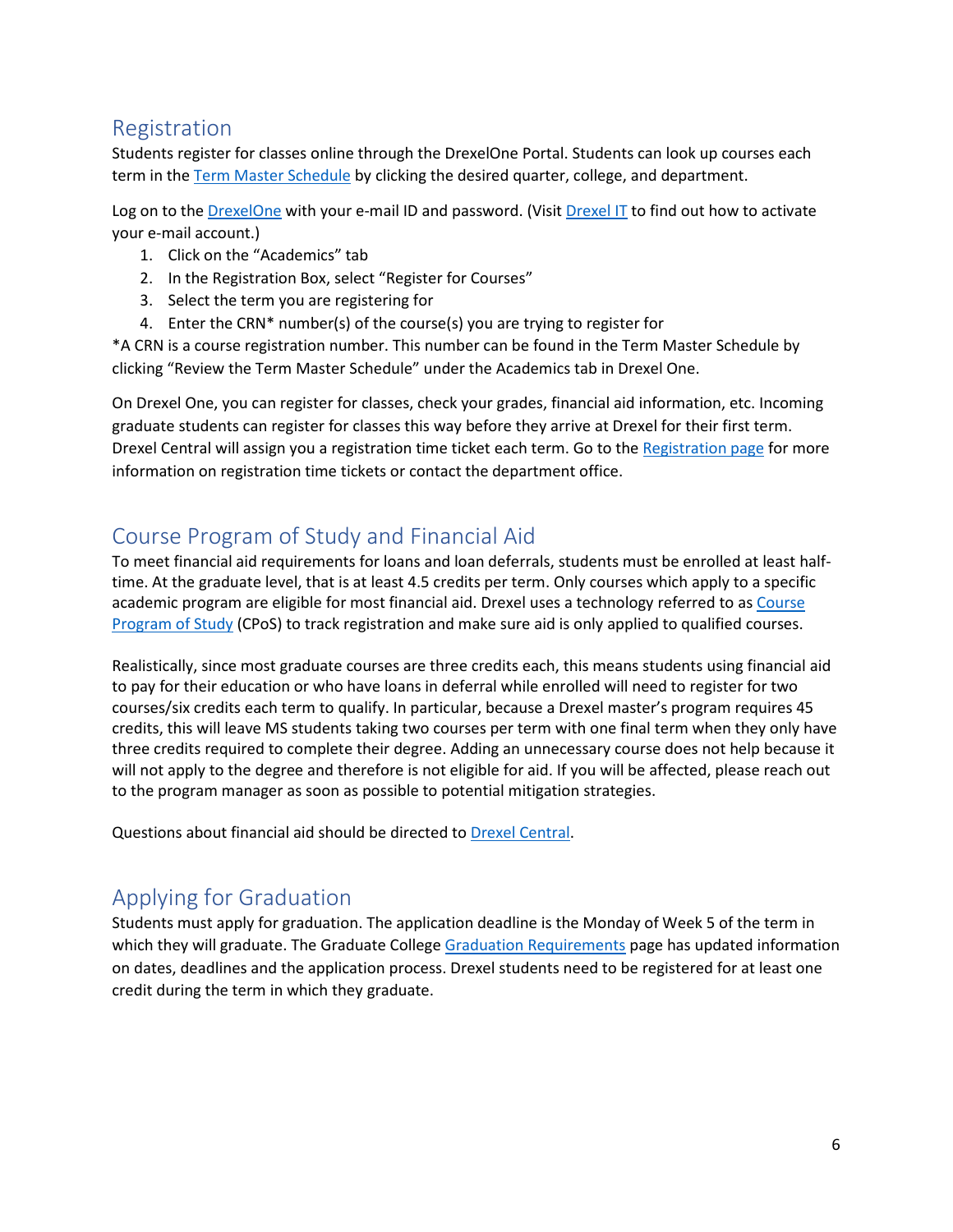# <span id="page-6-0"></span>Master's Program

The Master of Science in Communication, Culture and Media requires 45.0 credits of graduate-level coursework and a major research or critical paper that has come out of the student's work while in the program. Almost half of the credits in the program are electives, allowing students to tailor their program to best meet their career goals and interests. A listing and description of all courses in CCM are available in the [Graduate Course Catalog.](http://catalog.drexel.edu/coursedescriptions/quarter/grad/ccm/)

As per Drexel University Graduate Policy, all program requirements must be completed within five years of a student's initial date of matriculation, including any time spent on a leave of absence. Anyone who exceeds this time may be subject to academic dismissal and would need to apply for Readmission. Students needing more than the allotted time can apply to the Graduate College for a [Program](https://drexel.edu/graduatecollege/forms-policies/policies-procedures-guidelines/time-to-completion/)  [Extension.](https://drexel.edu/graduatecollege/forms-policies/policies-procedures-guidelines/time-to-completion/)

For students who need to take a break from their studies, Drexel allows a [Leave of Absence](https://drexel.edu/graduatecollege/forms-policies/policies-procedures-guidelines/leave-of-absence/) of up to three quarters. Once a student is unregistered for four consecutive terms, they will need to apply for Readmission to the program to rejoin their studies.

## <span id="page-6-1"></span>Curriculum

#### <span id="page-6-2"></span>Coursework

| <b>Core Requirements</b> |                                                                                | 6.0              |
|--------------------------|--------------------------------------------------------------------------------|------------------|
| <b>COM 610</b>           | Theories of Communication and Persuasion                                       | 3.0              |
| <b>CCM 704</b>           | Research Methods in Communication, Culture and Media                           | 3.0 <sub>2</sub> |
|                          | <b>Required Electives:</b> Students must choose three of the following options | 9.0              |
| <b>CCM 710</b>           | Mass Communication and American Social Thought                                 | 3.0 <sub>2</sub> |
| <b>CCM 715</b>           | Media, Advocacy and Public Spaces                                              | 3.0 <sub>2</sub> |
| <b>CCM 725</b>           | <b>Political Communication</b>                                                 | 3.0 <sub>2</sub> |
| <b>CCM 740</b>           | <b>Consumer Culture</b>                                                        | 3.0 <sub>2</sub> |
| <b>CCM 750</b>           | Political Economy of Media                                                     | 3.0 <sub>2</sub> |
| <b>CCM 760</b>           | The Body Digital: Biopolitics and New Media                                    | 3.0 <sub>2</sub> |
|                          |                                                                                |                  |

**Additional CCM Electives**: Students choose three courses from the CCM rubric at 500-level or above. There are several possible electives in CCM, including special seminars at the 800-level. **9.0**

**Additional Free Electives:** Students choose seven additional courses for a total of 21.0 credits. Any appropriate graduate course offered at the University can serve as an elective if the student has sufficient background to take the course. Suggested courses for free electives might also include: CCM, COM, STS, PLCY, AADM, TVMN, and ENVP. **21.0**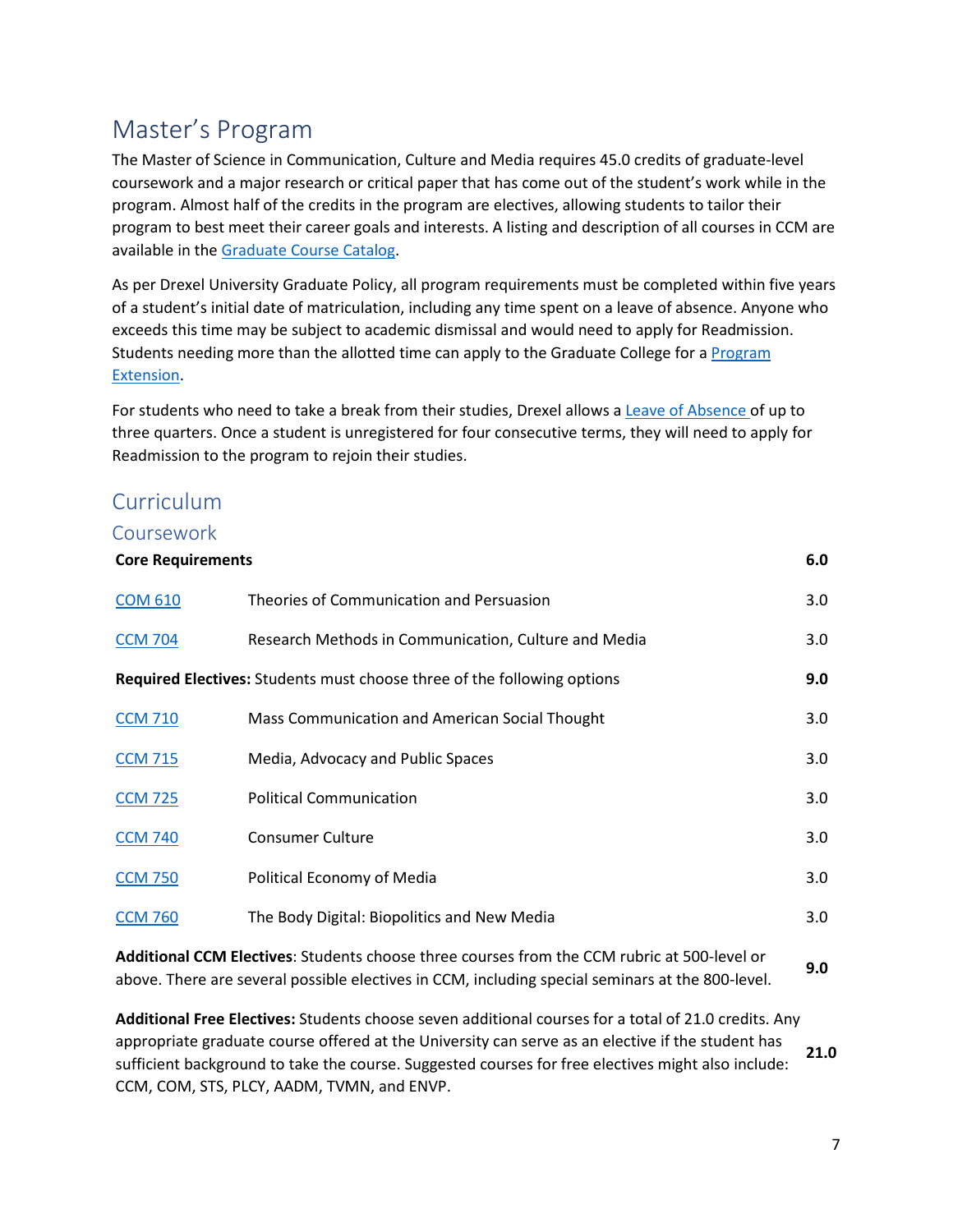#### **Total Credits 45.0**

#### <span id="page-7-0"></span>Academic Paper

The MS degree requires the review by two faculty members of a major research or critical paper that has come out of the student's work while in the program. MS students should select a paper written for a CCM course that best represents their interests. They present the paper for review to the professor who taught the course and another CCM faculty of the student's choosing. The faculty should inform the program coordinator of a pass/failure. This must be done by Week 8 of the student's final term.

## <span id="page-7-1"></span>Transfer Credit

Transfer of graduate courses from elsewhere must be approved by the program director. At least 30 credits towards the degree must be taken at Drexel. Students must receive pre-approval of transfer credit before taking a course at another institution.

## <span id="page-7-2"></span>Independent Study

For MS CCM students, there is a limit of 6 quarter hours of independent study credits acceptable for the degree requirements. All students in the MS CCM program can propose a topic for an independent study at any time. A proposal is required and should be submitted for approval by the Friday of Exam Week **before** the start of the term in which the independent study will be taken. You may obtain a proposal form from the program coordinator.

An independent study is an agreement between a student and full-time faculty member to pursue a course of study. They are restricted to students who:

- 1. want to study a topic beyond an offered course,
- 2. want to take a course not offered but does fall within the area of expertise of a faculty member, or
- 3. need a requirement that was not offered during the student's tenure.

## <span id="page-7-3"></span>Satisfactory Academic Progress

Students will be required to meet the minimum standards set forth for good [Academic Standing](https://drexel.edu/graduatecollege/forms-policies/policies-procedures-guidelines/academic-standing/) by Drexel's Graduate College. A graduate student must maintain a minimum 3.00 term and cumulative GPA to progress toward graduation. Students not achieving minimum standards are subject to Academic Probation and may be subject to Academic Dismissal. Policies related to Academic Standing are upheld and overseen by the Graduate College under the [Office of the Provost.](http://www.drexel.edu/provost)

# <span id="page-7-4"></span>Doctoral Program

## <span id="page-7-5"></span>Curriculum

The PhD requires either a minimum of 90.0 credits beyond a bachelor's degree or 45 credits beyond a master's degree, including coursework and research credit. Students *do not need* a master's degree to enter the program. The PhD coursework is structured around a set of required core courses, a set of required seminars with rotating topics, and electives in graduate communication lecture courses,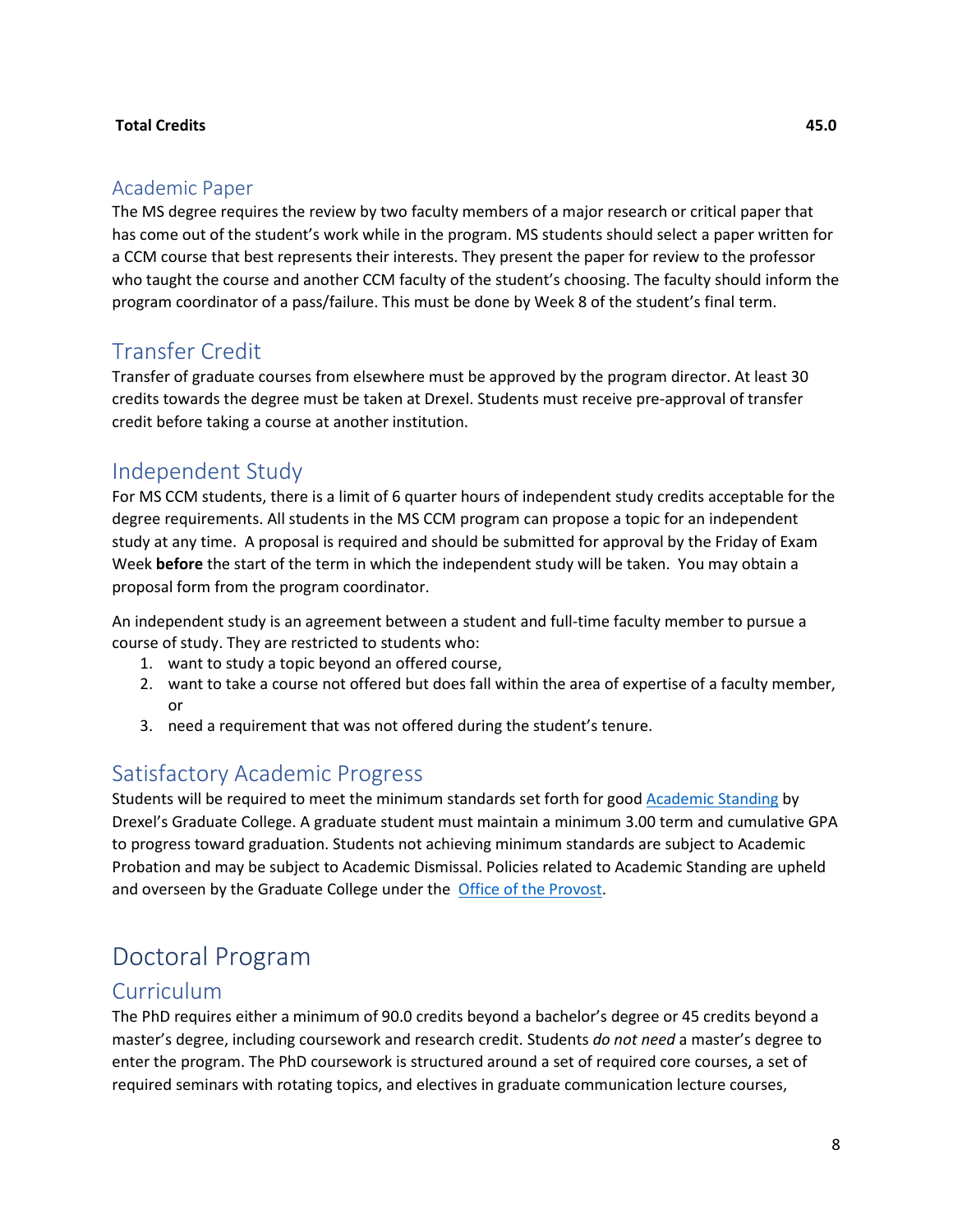independent study work, and dissertation credit. A listing and description of all courses in CCM are available in the [Graduate Course Catalog.](http://catalog.drexel.edu/coursedescriptions/quarter/grad/ccm/)

All students in the program take five common core courses (CCM 701-705). They then take at least five courses from CCM 800-level seminar offerings. Students are encouraged to take additional seminars after meeting that requirement, since seminar courses enable collaborative relationships with professors and introduce students to the scholarly community. In addition to course work, students will be assigned required teaching and research duties in the fall, winter and spring terms.

In addition to completing the core requirements and seminar sequence, students take additional courses from existing graduate level lecture courses (depending on their interests and research needs). Students may take up to two graduate courses (six credits) outside the department. Additional credits to meet the 90.0 credit requirement will come from independent study and dissertation credits.

#### <span id="page-8-0"></span>Program Requirements

| <b>Core Courses</b>                                                                                                                                                                                                                                                     |                                                                            | 15.0         |
|-------------------------------------------------------------------------------------------------------------------------------------------------------------------------------------------------------------------------------------------------------------------------|----------------------------------------------------------------------------|--------------|
| <b>CCM 701</b>                                                                                                                                                                                                                                                          | Contemporary Social Theory                                                 | 3.0          |
| <b>CCM 702</b>                                                                                                                                                                                                                                                          | Communication Theory I: Persuasion and Media Effects                       | 3.0          |
| <b>CCM 703</b>                                                                                                                                                                                                                                                          | Communication Theory II: Discourse and Semiotics                           | 3.0          |
| <b>CCM 704</b>                                                                                                                                                                                                                                                          | Research Methods in Communication, Culture and Media                       | 3.0          |
| <b>CCM 705</b>                                                                                                                                                                                                                                                          | Data Analysis in Communication                                             | 3.0          |
|                                                                                                                                                                                                                                                                         | Seminars: Students select 15 credits from the five categories of seminars* | 15.0         |
| <b>CCM 801</b>                                                                                                                                                                                                                                                          | Seminar in Contemporary Theory                                             | 3.0          |
| <b>CCM 802</b>                                                                                                                                                                                                                                                          | Seminar in Discourse and Semiotics                                         | 3.0          |
| <b>CCM 803</b>                                                                                                                                                                                                                                                          | Seminar in Structural and Cultural Dynamics                                | 3.0          |
| <b>CCM 804</b>                                                                                                                                                                                                                                                          | Seminar in Research Methodology                                            | 3.0          |
| <b>CCM 805</b>                                                                                                                                                                                                                                                          | Seminar in Communication Ethics                                            | 3.0          |
| Communication, Culture & Media Electives: Ten courses are required, for a total of 30.0 credit<br>hours of electives. These may be chosen from CCM 500 to CCM 800 level courses, including 800<br>level seminars that are a different topic from earlier courses taken. |                                                                            | 30.0         |
|                                                                                                                                                                                                                                                                         | <b>Dissertation Credits/Additional Electives **</b>                        | 30.0         |
| <b>CCM 998</b>                                                                                                                                                                                                                                                          | PhD Dissertation Research in Communication, Culture & Media                | $1.0 - 12.0$ |

For the dissertation, students work with a principal advisor, one of the Communication, Culture and Media Program grad faculty, and no less than two additional faculty from within the department.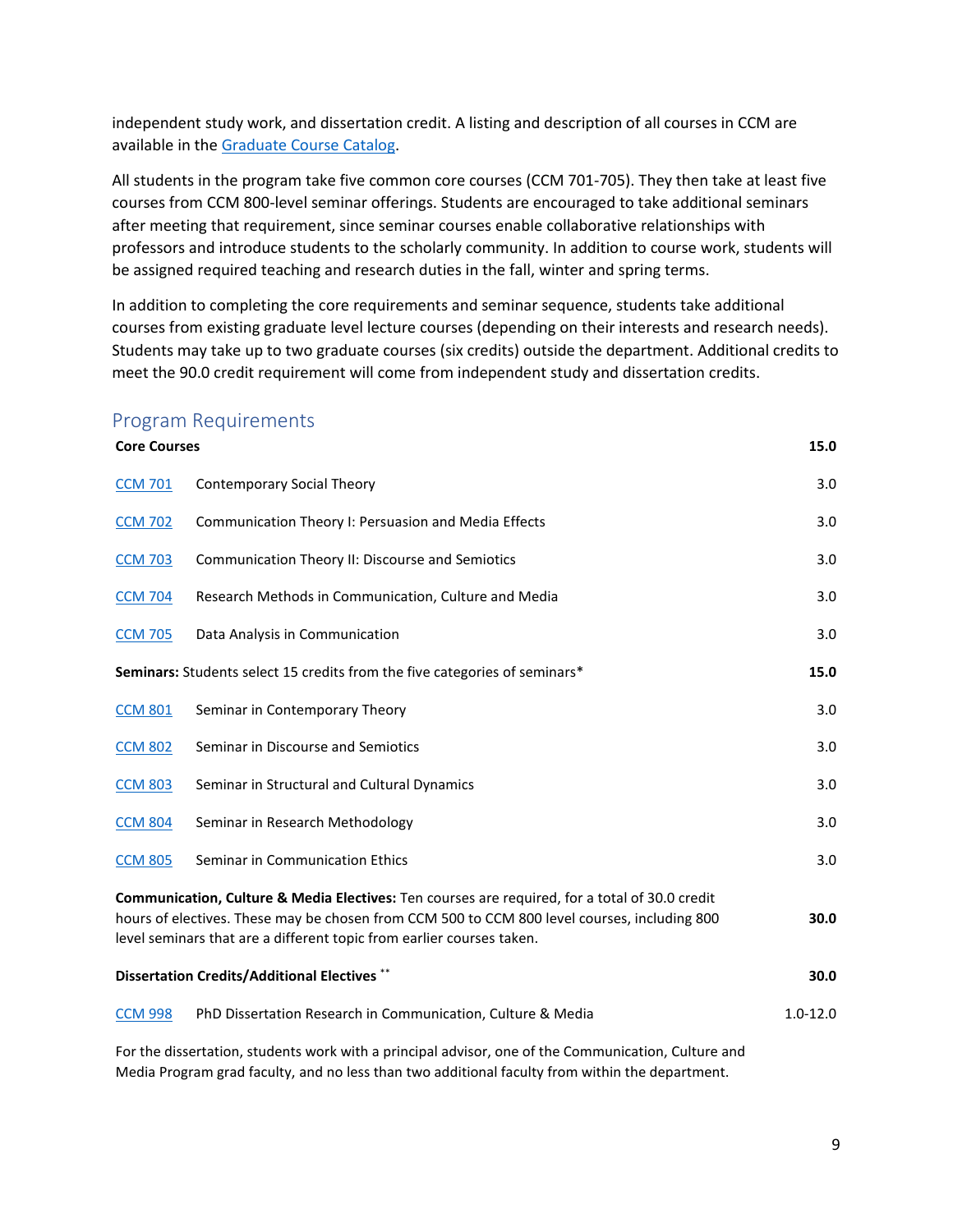Students must find one additional outside reader, and students may bring in up to two outside readers.

#### Total Credits **90.0+**

\*There are five categories of seminar: one in which students learn advanced work and influences on a specific theorist or theoretical school; one in which students learn about theories of language, discourse and the sign; one that teaches the paradigm of structural dynamics central to social sciences theory and research; one in which students study a research methods approach; and one that deals with approaches to research ethics. Students must take a seminar in each area [\(CCM](http://catalog.drexel.edu/search/?P=CCM%20801) 801, [CCM](http://catalog.drexel.edu/search/?P=CCM%20804) 802[, CCM](http://catalog.drexel.edu/search/?P=CCM%20805) 803, CCM 804, CCM 805). Seminars can be repeated, with a maximum of three courses taken in each area, as long as the subject covered is different each time.

\*\*Students may take up to six credits of graduate-level courses outside of the Communication, Culture and Media program rubric. Classes outside the College of Arts and Sciences require approval from the program director.

#### <span id="page-9-0"></span>Advising

New doctoral students should schedule a meeting with the program director and program coordinator during their first term. This serves as a "get to know you" opportunity, so that everyone has a sense of the student's goals and interests. During this meeting, a tentative plan of study will be created. The plan of study serves to assist the student in making choices among courses and the attainment of professional objectives. It will address faculty the student might work with, courses to be taken, required examinations, and teaching assignments.

At this time, the student can begin to map out their program using the Graduate College's E-Forms: [Road to PhD](https://gradcollege.irt.drexel.edu/) system. Students complete the first two tabs, Supervising Professor (appointing for now the program director) and Plan of Study. Instructions in the form of a Getting Started video and E-Forms Guide can be found on th[e Graduate College site](https://drexel.edu/graduatecollege/forms-policies/forms/) under Doctoral Forms. The student is expected to make satisfactory progress by keeping pace with the Plan of Study.

#### <span id="page-9-1"></span>Annual Review and Satisfactory Academic Progress

Students will be required to meet the minimum standards set forth for good [Academic Standing](https://drexel.edu/graduatecollege/forms-policies/policies-procedures-guidelines/academic-standing/) by Drexel's Graduate College. Students in the doctoral program in Culture & Communication must maintain university wide standards, as well as the GPA standards of the doctoral program in Culture and Communication. Each year after doctoral candidacy is attained, a review of progress will be conducted and recorded via the E-Forms system.

Students must maintain a GPA of 3.5 or higher throughout their doctoral work to graduate. Failure to maintain the minimum 3.5 cumulative grade point average will result in placement on probation. Any student on probation must not only achieve a 3.5 cumulative average within two successive terms following the term in which the deficiency occurred, but also maintain at least a 3.5 term average in any term in which he or she is on probation. Failure to meet either of those requirements will result in dismissal from the CCM doctoral program.

Additionally, CCM guidelines require that students receive an "A" grade in four of the five required core courses. One course in the core may be repeated for a better grade. Students who fail to progress in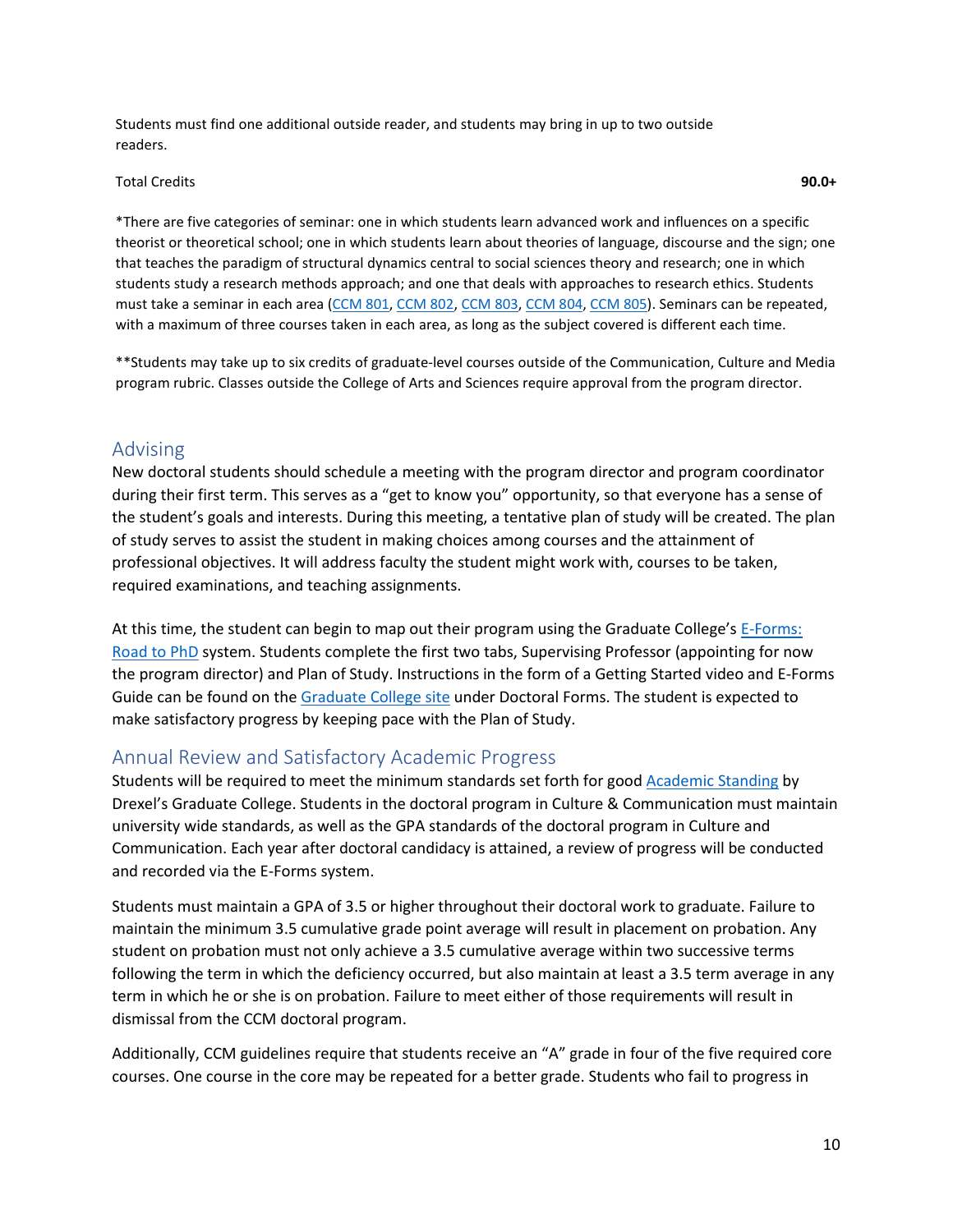completion of coursework will be put on departmental probation and evaluated by the program director in the student's annual advising sessions.

## <span id="page-10-0"></span>Time to Completion

The CCM doctoral program is designed to be completed in five years, although students who enter with a master's degree may be able to complete all requirements in four years. These are general guidelines and there may be variability in individual students' timetables due to specific needs and interests. Nevertheless, the Graduate College [Time to Completion Policy](https://drexel.edu/graduatecollege/forms-policies/policies-procedures-guidelines/time-to-completion/) sets a seven-year limit on doctoral work (including any time spent on a [Leave of Absence\)](https://drexel.edu/graduatecollege/forms-policies/policies-procedures-guidelines/leave-of-absence/). It is very important that students remain mindful of these time limits as they plan their course of study, research proposal and dissertation research and write-up.

Students needing more than the allotted time can apply to the Graduate College for a [Program](https://drexel.edu/graduatecollege/forms-policies/policies-procedures-guidelines/time-to-completion/)  [Extension](https://drexel.edu/graduatecollege/forms-policies/policies-procedures-guidelines/time-to-completion/) with the support of their Supervising Professor and the Program Director. A student who exceeds their time to completion is subject to academic dismissal from the program, in which case they would need to reapply for admission to the University.

## <span id="page-10-1"></span>Milestones

## <span id="page-10-2"></span>Plan of Study and Supervising Professor

During the first program year, doctoral students consider which faculty member would be a best advisor for their exams and dissertation. In fall of the second year, the student will meet with the program director to evaluate their plan of study progress and to discuss selection of an individual advisor. Once agreed upon between the student and faculty, the Supervising Professor is formalized by updating the E-Forms system.

Students should meet regularly with their advisor and/or the program director to discuss coursework, progress in the program, professional development, and any difficulties that may be encountered. Students will also be regularly advised of their standing in areas of progress toward the Ph.D. degree, coursework, research, teaching, and professional development via a yearly oral and written evaluation or student annual review. For questions regarding the program or curriculum, the student's advisor, the program director, and the program coordinator can be consulted.

## <span id="page-10-3"></span>Qualifying Examinations & Doctoral Candidacy

All students in the doctoral program are required to take a qualifying examination. Normally, students do so at the end of their sixth term, or the spring term of their second year. Students entering with a Master's in an appropriate field may opt to take their exams after the fall term of their second year, but are required by the University to take a minimum of 15 credit hours in the PhD program before being eligible to take qualifying exams.

The qualifying exam includes three parts: theory, methods, and a content area. Students will be given the grade of fail, pass, or high pass on the exam. A grade of pass in all three sections of the exam will be required to qualify for the PhD. Prior to the exams, the student completes the Candidacy Committee section of their E-Forms record. When a student passes all three sections of the exam, this is recorded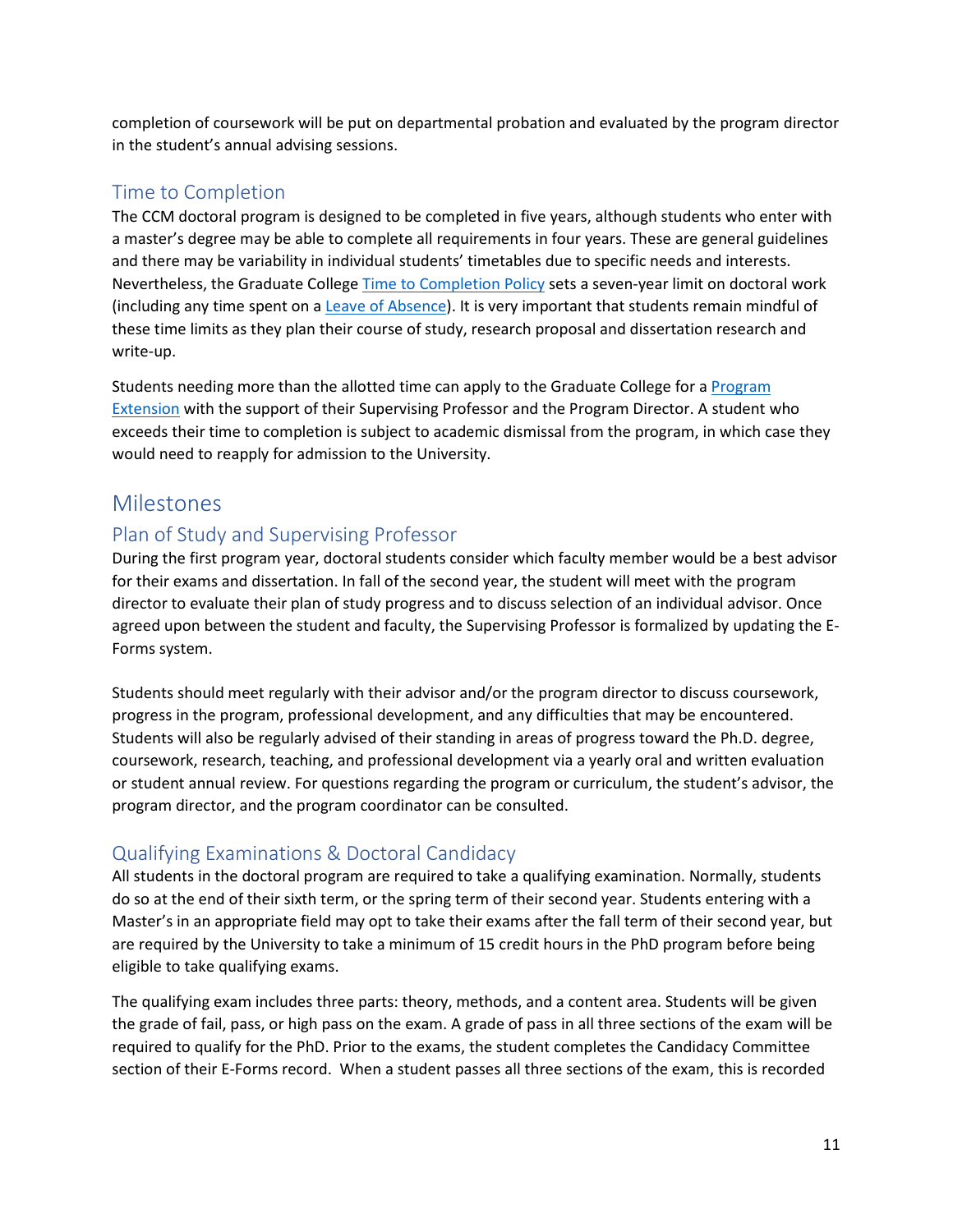by the Committee with Graduate College via E-Forms and the student will be advanced to doctoral candidacy.

The Content Exam is developed over six months between the PhD student and the faculty advisor. The Theory and Methods Exams are completed in-person, in 3-hour time blocks, according to the exam schedule below. Please note: The Theory Exam question is developed between the PhD student and the faculty advisor. The Theory Exam question must be submitted to the Exam Committee for approval no later than two months before the exam date.

June exams for post-baccalaureate students:

- Theory Exam: In-person, Friday of Week 10 of the Spring term
- Content Exam: Due via email, Sunday of Week 10 of the Spring term
- Methods Exam: In-person, Monday of Finals Week of the Spring term

December exams for post-master students:

- Theory Exam: In-person, Friday of Week 11 of the Fall term
- Content Exam: Due via email, Sunday of Week 11 of the Fall term
- Methods Exam: In-person, Monday of Finals Week of the Fall term

Students who do not pass one out of three sections of the exam on the first attempt may retake the section that they failed one time to qualify for the PhD. If they do not pass the second time they take the failed section of the exam, the student will be dismissed from the program. Students who do not pass two sections will be dismissed from the program.

#### <span id="page-11-0"></span>Dissertation Proposal

Within six months of successful completion of the qualifying exams, doctoral candidates should select their Dissertation Advisory Committee. The committee must consist of at least five members, at least three of whom must be currently tenured or tenure-track CCM faculty members. At least two of the committee members must be from outside of student's primary specialization area. At least one of the committee members must be from outside the University. Full-time, non-tenure track Research Faculties are also eligible to serve on the Dissertation Advisory Committee, including as Co-Supervising Professor. The Committee must then be filed with the Graduate College via the student's E-Forms record.

In their third or fourth year, the candidate should present their Doctoral Proposal. Students must be registered during the term they present their proposal; therefore, Summer terms should be avoided. The meeting should be scheduled beginning Week 1 and no later than Monday of Exam Week. Once a date and time are chosen, inform the program coordinator, who will reserve a room for the presentation.

The written draft must be given to the Dissertation Advisory Committee at least 10 business days before the scheduled meeting. The proposal presentation usually lasts 1  $\frac{1}{2}$  hours and consists of the following parts (all times are approximated):

- Presentation of work by candidate (25 minutes)
- Questions from the Dissertation Advisory Committee and audience (30 minutes)
- Private discussion by the Dissertation Advisory Committee (15 minutes)
- Notification of results and future guidance given to the candidate (15 minutes)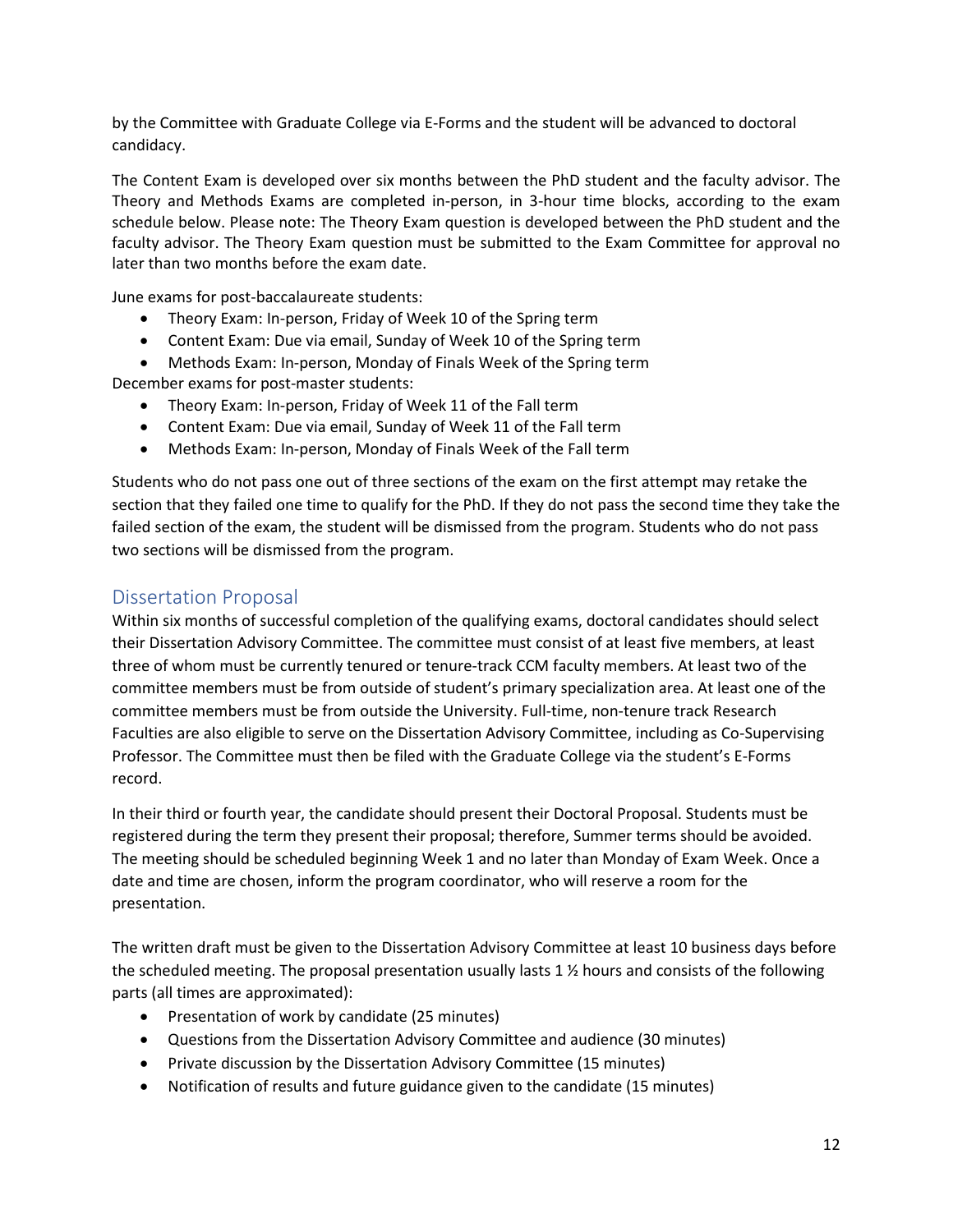Successful submission of the proposal is filed with Graduate College through E-Forms.

#### <span id="page-12-0"></span>Dissertation Defense

For the dissertation, students work with their Supervising Professor and their Dissertation Advisory Committee. Students should defend the dissertation and graduate towards the end of their fourth or fifth year, depending on whether they entered the program with a master's or bachelor's degree.

The dissertation is scheduled via E-Forms at least four weeks in advance of the defense date. The defense will be publicized on the Graduate College website. Candidates should schedule their defense to allow enough time to make any revisions following the oral defense and to resubmit for approval prior to the poste[d Graduate Program Completion Form deadlines.](https://drexel.edu/graduatecollege/news-events/graduation/) The meeting should be scheduled beginning Week 1 and no later than Monday of Exam Week. Anything outside this timeframe needs approval from the program director. Once a date and time are chosen, inform the program coordinator, who will reserve a meeting room.

The written dissertation must be given to the Dissertation Advisory Committee at least 10 business days before the defense. The dissertation defense usually lasts about two hours and consists of the following parts (times are approximated):

- Presentation of work by candidate (45 minutes)
- Questions from the Dissertation Advisory Committee and audience (30 minutes)
- Private discussion by the Dissertation Advisory Committee (30 minutes)
- Notification of results given to the candidate, with explanation of any edits and/or revisions required (15 minutes)

Within 48 hours, the Committee must record the outcome in E-Forms. The successful candidate makes the required revisions and re-submits a final version of the dissertation to the Supervising Professor. Once approved, the dissertation with all required forms is turned in to the Drexel Hagerty Library. A final E-Forms section must be completed to notify appropriate offices in order to ensure clearing for graduation.

## <span id="page-12-1"></span>Departmental Funding

#### <span id="page-12-2"></span>Assistantships

All CCM doctoral students receive full-time tuition remission and a stipend for five years in the program. The tuition remission is for nine credits per term for three terms each year (Fall, Winter, Spring). The stipend is \$17,000 per year, paid monthly in increments of approximately \$1,888, beginning at the end of October through June.

In return, students are expected to work in teaching roles for those three quarters each academic year. Students will be asked to teach combinations of recitation section leadership, and/or standalone courses, dependent on experience and whether the student enters the program with a master's degree in a Communication-related or Social Sciences field. Ph.D. students are required to hold office hours while teaching. You will need to be living in or near Philadelphia on a full-time basis for the duration of any term in which you are funded with an assistantship, close enough that you can commute to campus for teaching responsibilities.